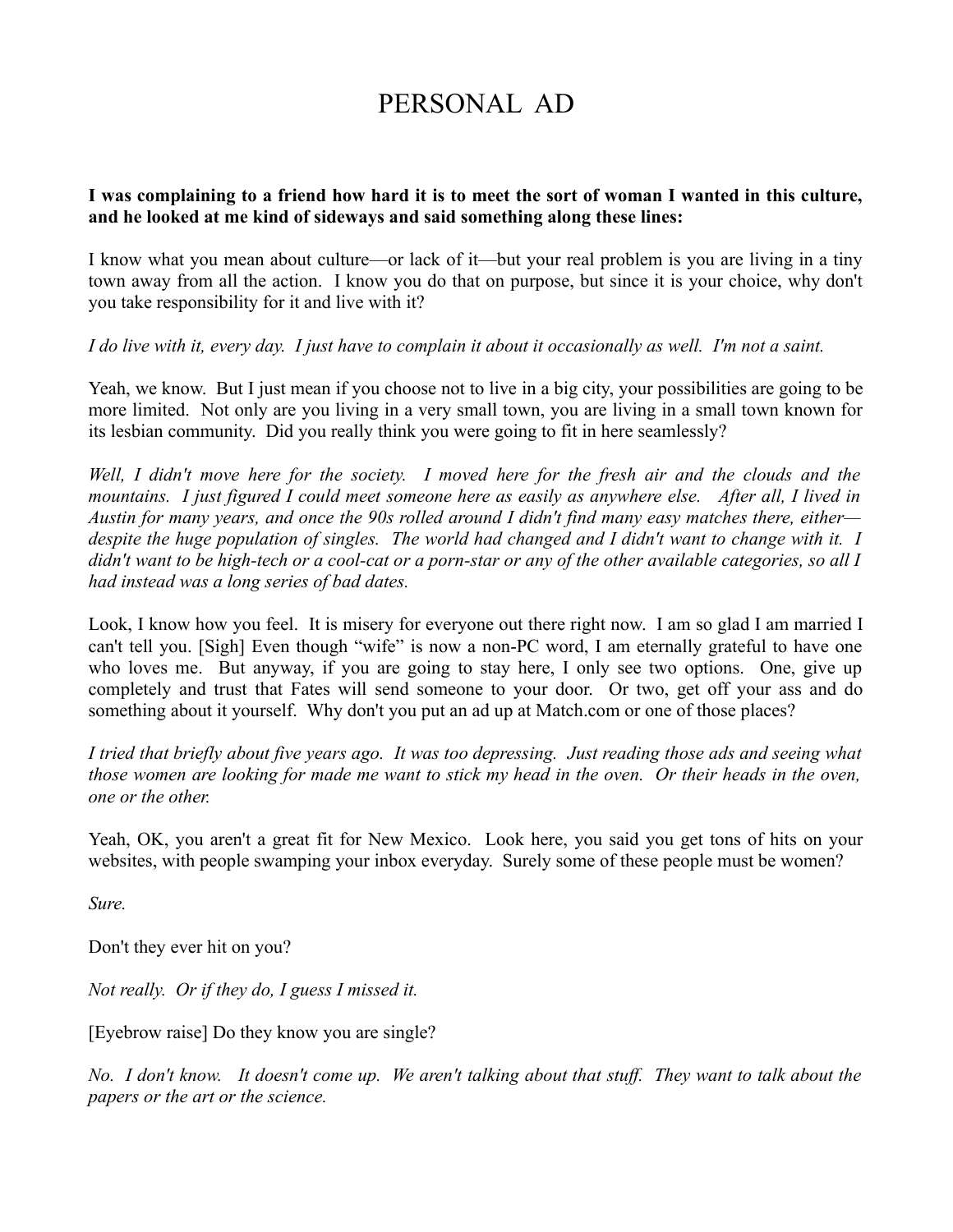I see. But, I mean, you have a natural filter right there. Any woman who is reading your stuff already knows what you are like. So she has already either run screaming or she hasn't. If she hasn't, she may actually be attracted to the whole truth idea. In other words, she might be your type: nerd or whatever.

*I wouldn't say nerd.*

OK, truth-geek or whatever. Some of these women must be attractive and single. They can't all be nutters.

*I don't know that any of them are nutters.* 

One of these girls might be good fit for you, is all I am saying. What have you got to lose?

*Are you suggesting I post an ad on my own site? Wouldn't that be seen as sort of gauche*?

I thought you didn't care what anyone thinks.

*Well, I don't, but I judge myself. I don't know if it is something that would fit on my site. It just seems kind of unappealing, like pop-up ads or something.* 

You really *are* old-fashioned.

*Hardly. A bit of a purist, maybe.* 

Idealist.

*Maybe.*

Nerd.

*Maybe. [Pause] I do like women with glasses.*

Yah, and you hate nail polish and short hair and high heels and makeup and perfume and tattoos and smoking so on, which I know since you have told me fifty times. Every time we go out I try to set you up with someone and you beg off because her perfume is too strong or her hair is dyed a strange color or she has a tattoo or something. If you're not a nerd, what are you?

*Nature boy? I don't know, I just like the natural look. It isn't impossible. I found it in the past.*

Yes, Amishboy, but this isn't the past.

*I just like what I like, like anyone else. Besides, my last partner was recent, and she was a nature girl. It still happens.* 

OK. So put it in your ad, quit telling me. While we are at it, would you be willing to move for the right woman? I mean, very few women are going to want to live here, unless they already do. Most women like beaches, not mountains. They like it warm.

*Sure, I'd move, there is nothing really holding me here. I like smaller towns, but it doesn't have to be*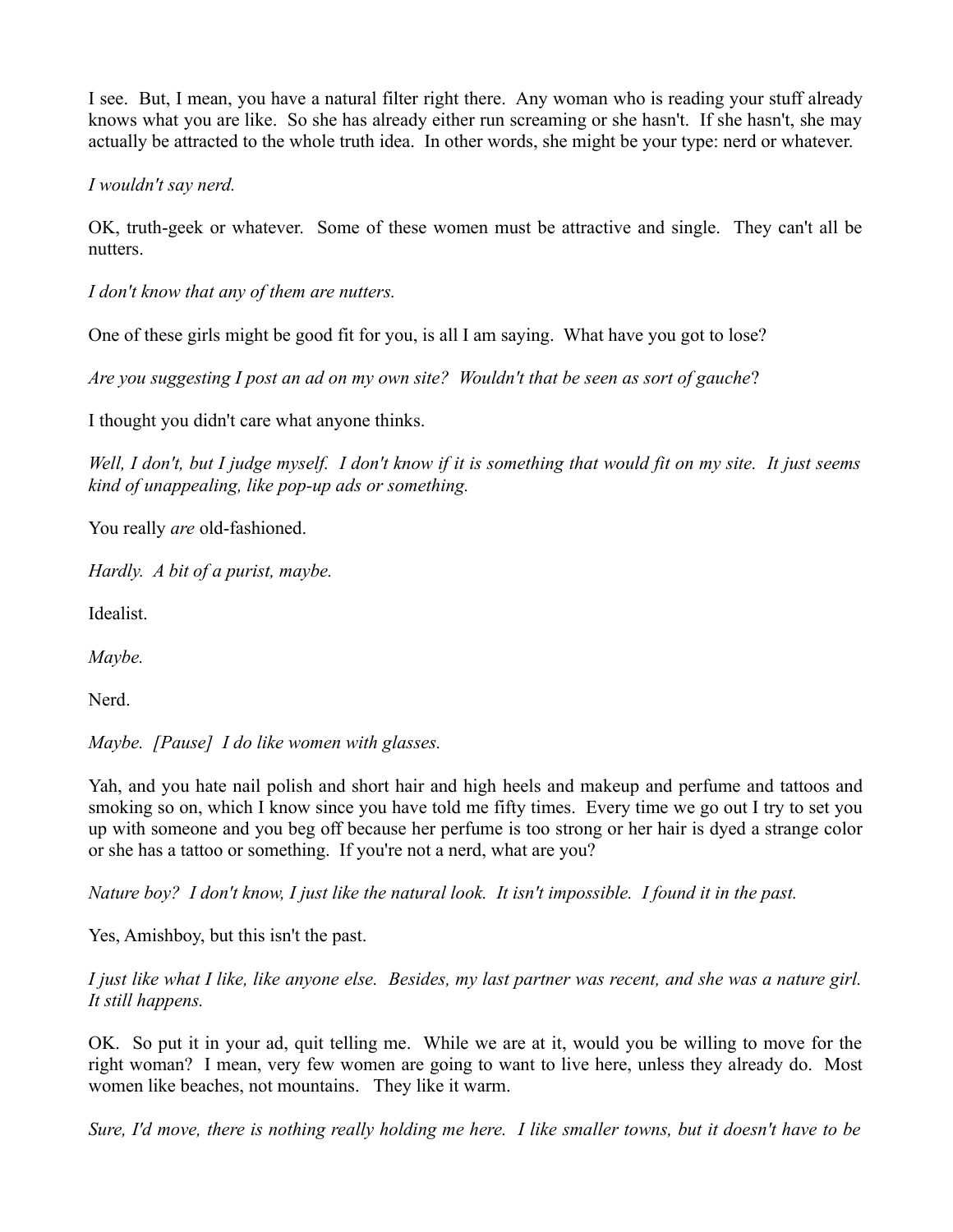*this town. I just need somewhere where the allergies aren't too bad and there is an organic market I can ride my bike to.*

God, what an Amishboy. Why don't you get a donkey and a cart with a little orange triangle on the back?

*I might. That would be fun.*

[Guffaw] Lord help us. What else? You'd have to take your two cats, I guess?

*Yep.*

Well, they *are* pretty. You could leave them with me.

*Nope.*

What else? You know what you need? A girl with some money.

## *Yeah, [snort] that wouldn't be gauche to put in my ad.*

No, I mean it. You have a lot to offer, but let's face it, that ain't part of it. Unless Modern Art takes a nose dive and portraits make a big comeback, I don't see you making a lot of money.

## *I do others things.*

Sure, but all those things are about equally marketable. I don't see a lot of want ads for "truthtellers" or fake-events specialists or hoax-spotters. And NASA probably won't hire you, after you have blown their cover to kingdom come. What you need is a woman with money of her own who thinks you are the cat's pajamas. What is it they call you on the internet now? "World's smartest unemployable person?"

## *[Smile] Just the first part.*

[Roll eyes] Yeah, OK. But, I mean, there is bound to be someone like that out there. Somebody who wants an attractive guy with brains, but doesn't care so much that he isn't a stockbroker or lawyer or whatever. If fact, who would prefer he is *not* a stockbroker or lawyer, since she sees through all that stuff. And besides, she wants someone to hang out with and talk deep stuff to, not some stuffed shirt working 16 hour days so he can buy cars and yachts.

### *Possibly.*

Sure, you just have to have some faith. Here's how I picture it: I see you with a woman, about 30-40, nice looking, thin, but tends to blend in. Dresses like a librarian maybe, and most guys just miss her. A little awkward, possibly. Late-bloomer, as they say, and she never even realized she'd bloomed. Held back by an overbearing father, maybe. But this chick's all potential. She gets with you and the duckling becomes a swan.

*[Smile] Yes, that would be nice to find again. My earlier relationships were kind of like that. Although I couldn't ever get the duckling all the way out of the shell. She would poke out for a while*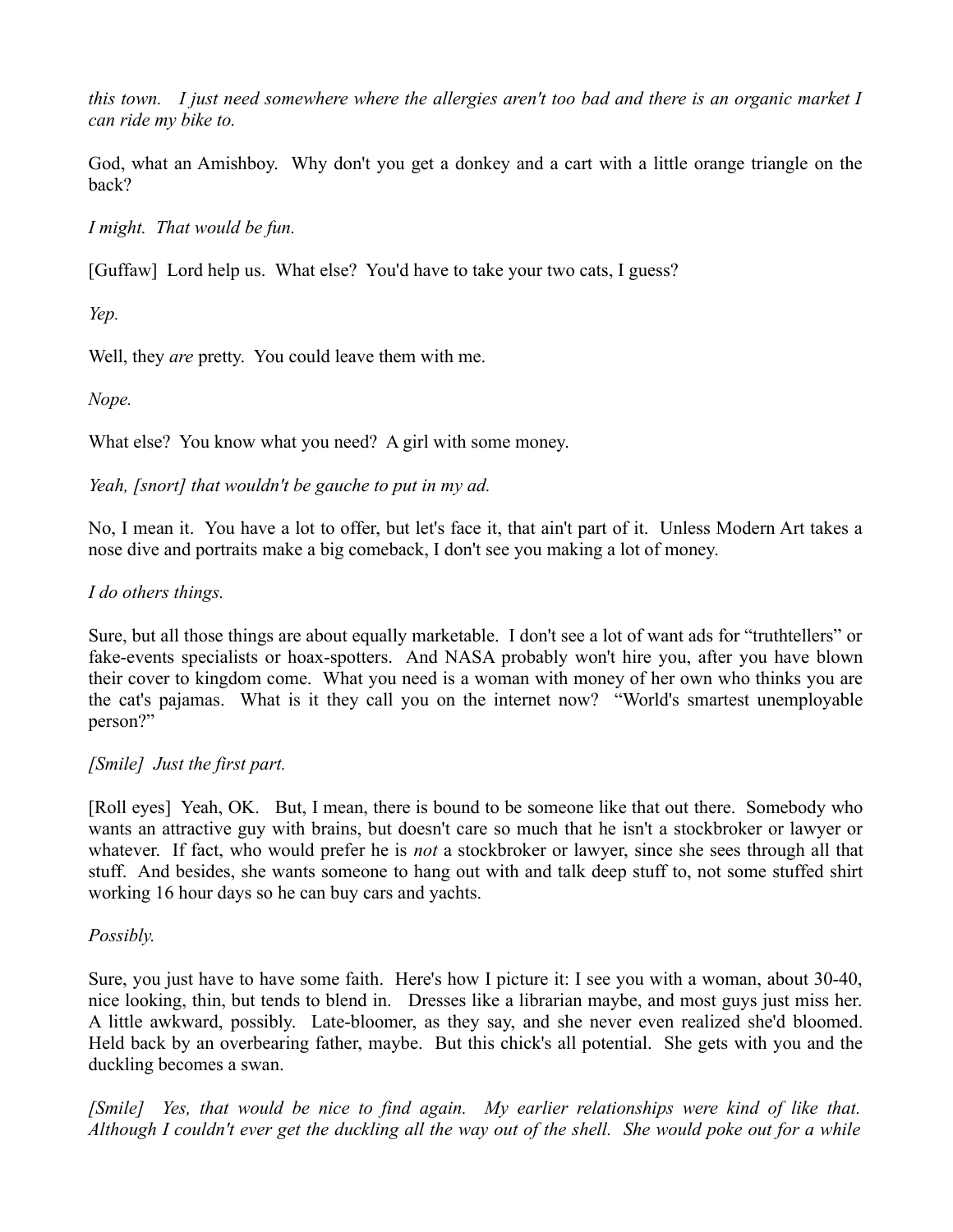*and then go back into the egg.* 

Well, that's better than nothing, dude. Maybe you were just impatient. You are older now. You're not in such a big hurry. And this time around she is 30-40 instead of 18-25. It makes a difference both ways.

*True.* 

What about kids?

*I like kids.*

No, but I mean do you want your own?

*Sure. I always wanted kids, but I wasn't willing to give up everything else to have them. It seemed I was either going to have to quit art and take an office job to have kids, or at least agree to become a hack artist, painting stuff I didn't want to paint. I couldn't do it.* 

Life is a compromise.

*And I am uncompromising, you mean? But life forces you to compromise. Or to at least choose. I have the art on the walls and the science papers and so on. And not the children. I wouldn't say I regret it. I wouldn't do it differently. But I wish it could have been otherwise. I doesn't seem right that I should have been put in the position of selling out in order to have children, but that is the way I see it. That is what it came down to, and that is simply a fact.*

This is a personal ad. You are supposed to be charming, not morose. Lie if you have to.

*Well, I think the people reading this already know I am not smiles all the time.*

Sure, but accentuate the positive. For instance, I assume most people would think you are a lot harder to get along with than you are. You come across as a hard-ass in your papers. Whereas, in my experience you are pretty calm and quiet and accommodating. Very thoughtful, I would add. Gentle, even. You can get a fire in your eye occasionally, especially when we talk about art or the fake events, but you aren't a scary person. In fact, if you weren't so damn picky, there are a lot of local women who would be happy to hang out with you.

*Yeah, I know, but what are you going to do? I either really want to be with a person or I don't want to be with them at all. There isn't much in between for me.*

Most people aren't like that.

*I know. But this is me we are talking about, not most people. The sort of woman I am looking for isn't looking for "most people".* 

True. But let's stay on-point. What if this woman already had a kid, or kids?

*I guess it would depend on the kid. Some kids are lovely. Some are awful. I see some kids at the grocery store I would love to adopt. Others, not so much. If we were going to have kids, it would nice*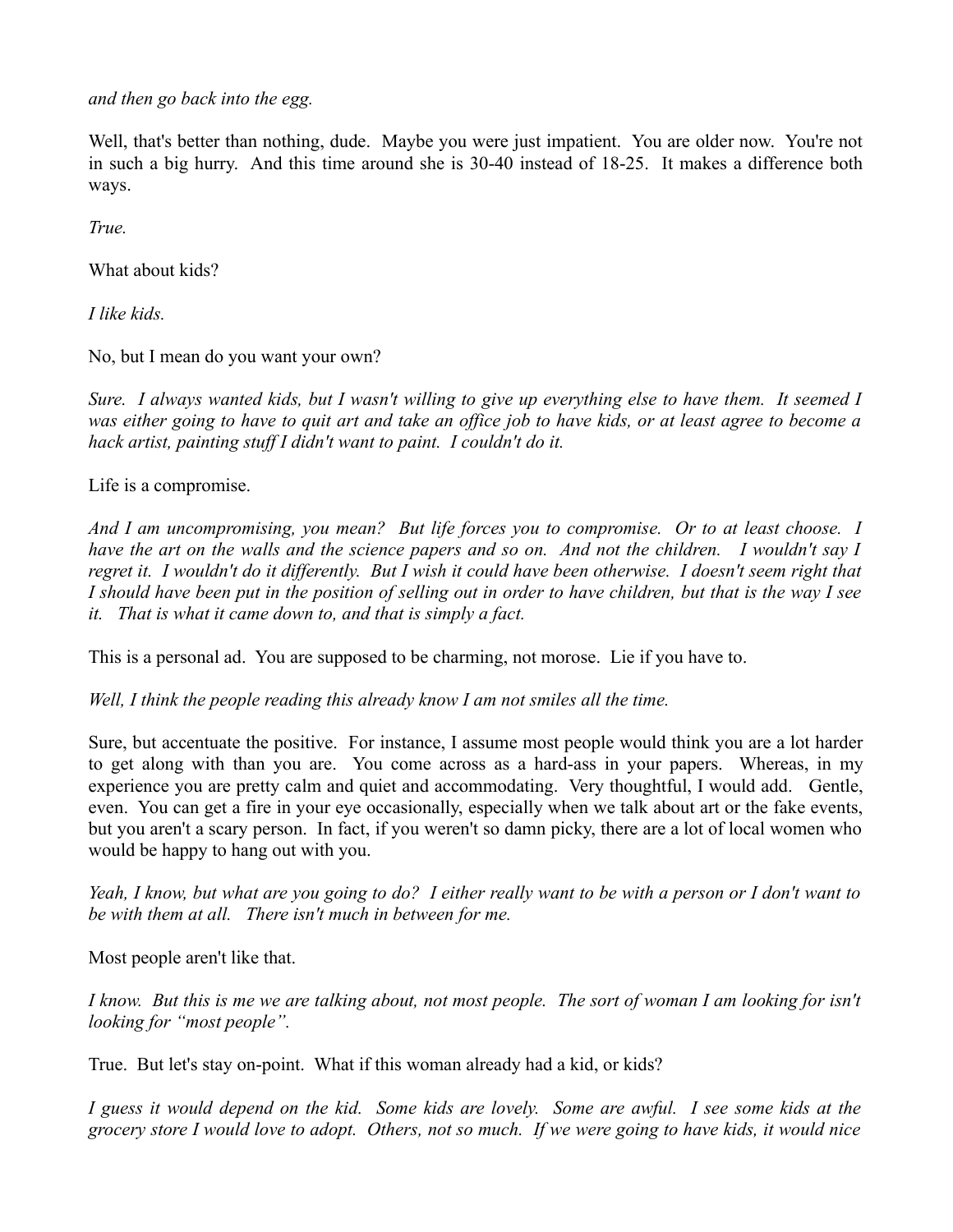*if she were young enough to give me one of my own. But that isn't a sticking point either way. If she's a beautiful 40-something, past the age where she wants kids, that could be fine, too. I just need some pleasant experience at this point, and am not too keen on predefining what it may be.* 

Anything else this hypothetical woman should know before she expends any energy contacting you? Any more subtle encouragement or discouragement you can give her?

*I don't know. My readers already know everything about me, except my mole patterns.* 

Yes, but tell us again. What do you do day-to-day besides paint and write?

*I do yoga about twice a week at a studio nearby. I play volleyball, in the sand in the park when it is warm enough and in the gym in the winter. I play golf occasionally, when I can afford it. I ride my bicycle almost everyday, even in winter, though I usually just ride to the market. I also have a Vespa that I bought last summer. I have no car. I don't like cars much, for various reasons. I have ten bikes in the house right now, although that is not normal. I restored several classic bikes last winter, hoping to resell them on craigslist or ebay, but so far that hasn't happened. I also restore old books, and I have a fairly large collection in the house. I thought of opening a used bookstore, but there is no local market for that either. I sell a few on ebay.*

Yes, I can tell you folks that his house is quite full of interesting objects of all kinds. He will also play the piano for you if you ask him nicely. But enough about you. Anything else this match of yours can't or must have, beyond head-to-toe tattoos and piercings?

*Not really, I think you hit most of them above. Besides, I don't agree that I am so picky. It is not like all my lovers have been supermodels, or looked the same. I normally don't go for vavoom girls.*

No, but they have all been on the skinny side, from what I have seen. And if they aren't supermodels, they are certainly easy on the eyes.

*OK, guilty. I am an artist, and there is no way around that. I live through my eyes. Still, you have to admit, I do tend to pick the wallflowers—the ones the other guys miss.* 

That's true. You seem to find the prettiest stragglers, the ones hiding behind the punchbowl. Those with an odd and airy beauty that gets lost in the glitter. But what about the rest? Does she have to be a brain? Does she need a MENSA card? Does she need to present SAT scores or something?

*No. Brains are great, but kindness and a concern for truth are more important to me. It doesn't take a giant IQ to tune into reality. It is more an innate sense of rightness, that some people have and some don't. I think that is what would draw her to me, since that is what I hope distinguishes my papers more than any intellectual wattage. Anyway, that is what would draw me to her.*

OK, that makes you sound a little less morose. Maybe that will fool someone into adopting you as their lost puppy. Any parting shots? Things you need to get off your chest? Erectile disfunction, chronic hangnails, tiny dick, failed hair transplant, three buttocks, no front teeth, horribly ugly feet, insanity runs in the family?

*[Laughs] No, nothing to report in those categories. The big turn-off for some women has been the papers I have been writing. A lot of people don't find it interesting. It scares them. My need to know*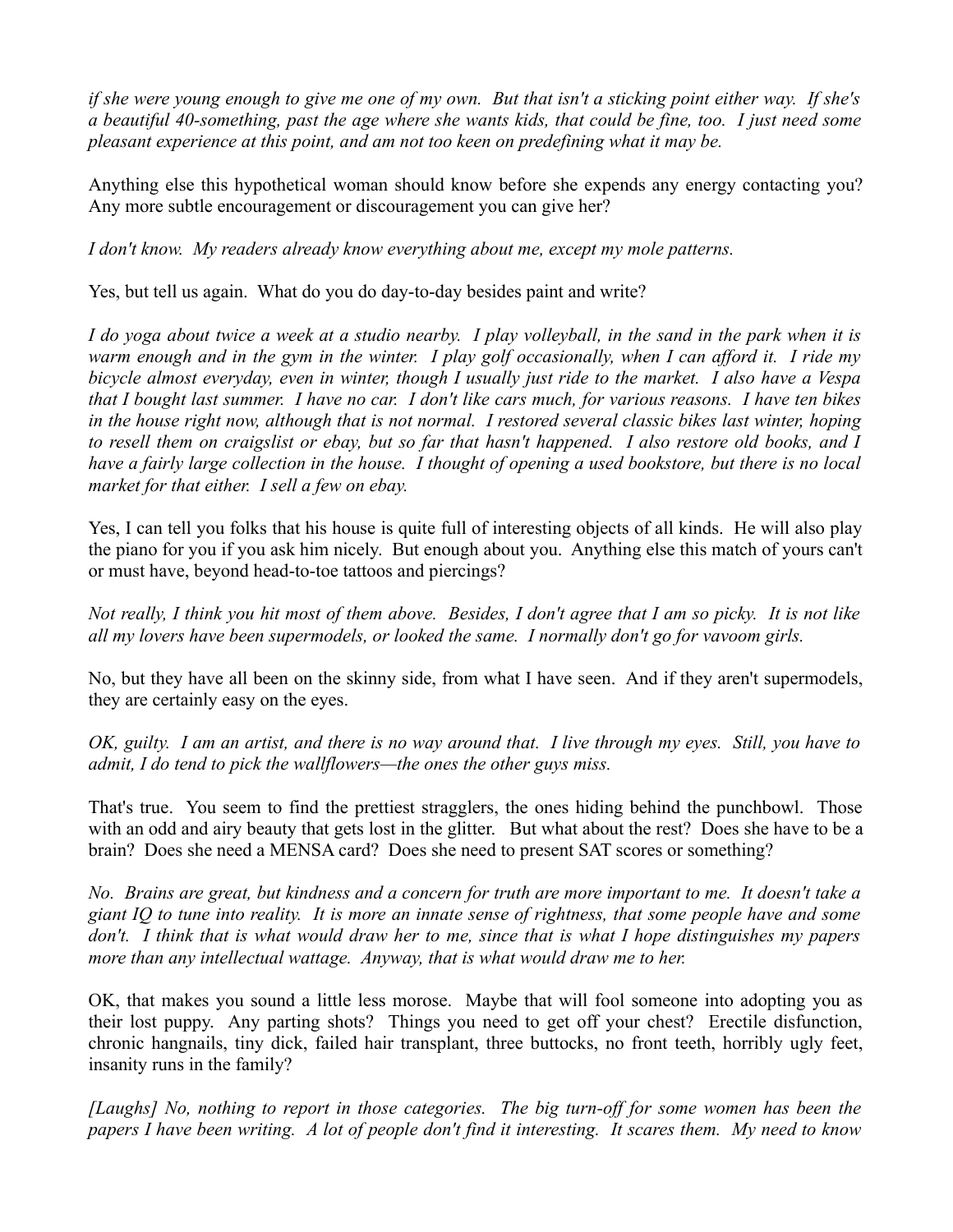*the truth has destroyed my last two relationships, relationships that were otherwise very very good.* 

Well maybe this will solve that. Speaking of, it may help if you explain why these previous relationships were "otherwise very good". I have said that you seem to have a lot to offer, but it may not be clear what exactly that is. Very few women will give you points for the bicycles in the house, and others may have mixed feelings about the nude paintings as well. So why do you imagine even the nerdiest woman would be impressed by you?

*Well, I help frogs cross the street. Children and animals like me.*

That's a good start. So you don't smell bad and creatures of very little intelligence follow you around. I hope you've got more than that.

*Um, I am pretty good at the "long serious talk". That's why you come over and vent.*

True. Those in the audience should know that this was a palpable hit. He is a master of the long serious talk. Better than any psychologist I have been to. And a good listener, though you might not think it. He has to be, since he says maybe one word to my ten.

*Very true.*

Nonetheless, he leads me into some very interesting hallways.

*I do what I can.*

What else?

*Well, I tend to prefer period pieces to Tarantino shoot-em-ups. Some women will see that as a plus.* 

Yes, and others will worry it makes you a little limp. I guess you will just have to convince them otherwise in your own ways.

### *Hopefully*.

What else? Oh, I know, they should like having someone to do yoga with. My lady is always trying to get me to go, but I rarely do. I am not made of rubber like you are.

*Yes, that would be great. We could do acro-yoga. I could make her fly through the air.*

Hmmm. Better than doing it with your Amish donkey, I guess. Isn't he kind of heavy?

*Shut up.*

What else?

*I could sing her a lullaby. Too-ra-loo-ra.* 

What is that? I don't get it.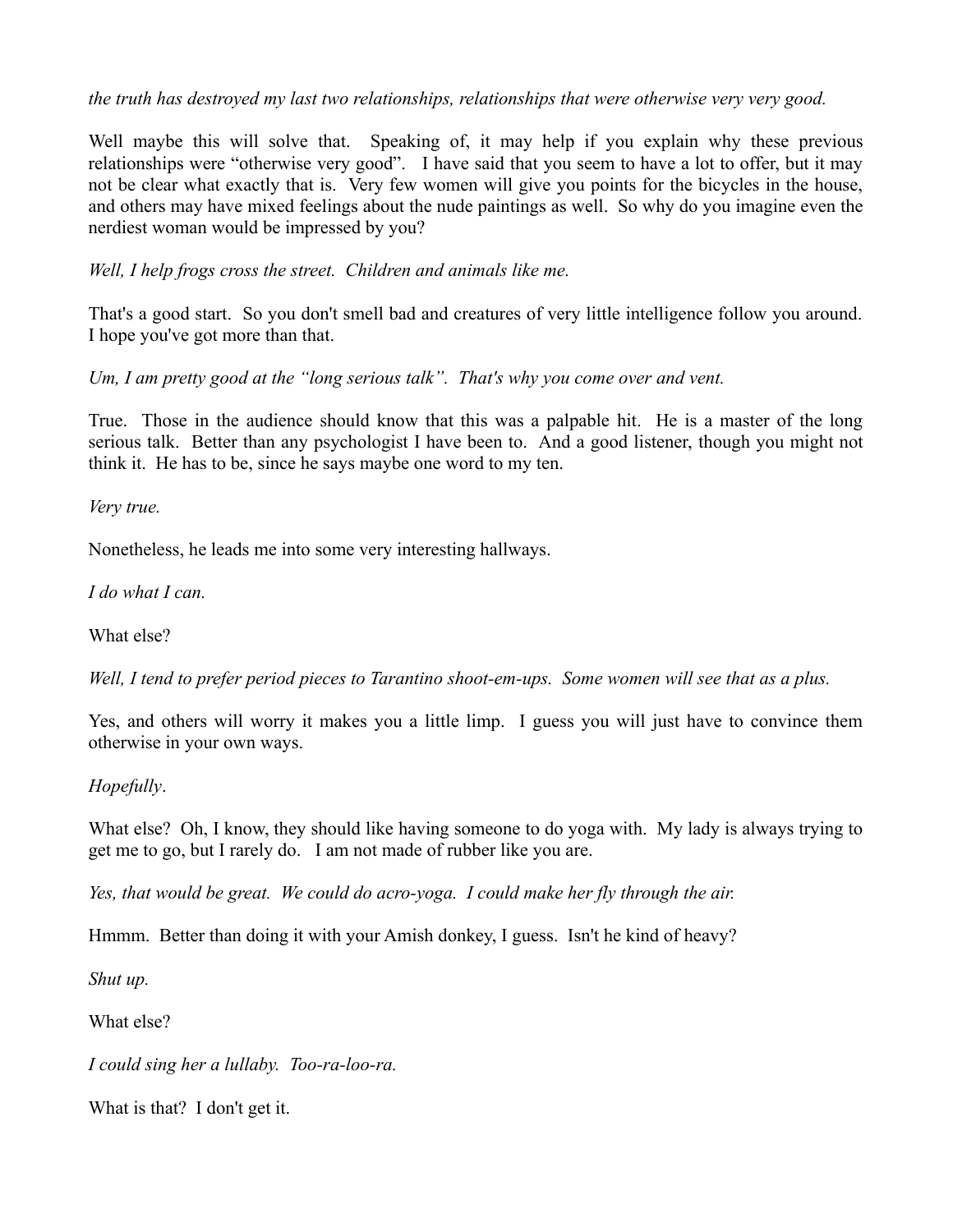### *Bing Crosby.*

How old are you, 112? Which reminds me, how old is this nerd-girl of yours supposed to be? Match.com would have you enter some limits, like age 10-140.

*Not so important. Although I have found that my dates don't like it when I look younger than them (even when I'm not—or especially when I'm not). I am told I look around 40, so I guess they can set their watches by that. Which means you were about right above. I don't mind dating younger women, but if they are younger, they at least need to be sort of old-fashioned. If they are into the new stuff big time, they won't be too impressed by me, it goes without saying. And they will just annoy me. But I don't think any of those women are visiting my site anyway.*

I wouldn't think. What about older women?

*Well, my last longterm partner was 48, so it isn't out of the question. But she wasn't your normal 48, to say the least. She did have long gray hair, though, which was fine with me. I don't mind that. Natural is always better. Or at least it was in her case. But, as I said before, I have found that beautiful women don't like it when you look younger than they do. She wanted all the attention—which I was perfectly willing to give her. It just didn't always work out that way.* 

Sounds like an odd situation.

*Not really. It's perfectly understandable, but you have to be aware of these things. Then you know what is really going on. Plus, the good thing about older women is they know what you are talking about when you talk about 70s music, say. I mean, they were there. They know what the world was like before everyone went completely crazy.* 

Yes, I can see how that would be a plus. Is it important to you to be able to talk about stuff like that?

*Not especially. It is nice to have that commonality, but for me it is more important to be supported in what I do. I have gotten so little emotional support over the years from those close to me. I have always been swimming against the tide, but I don't like to do that at home. I don't like to fight with those close to me. It would be nice to have a woman read what I write and see me as "virtuous" instead of "difficult" or "scary". You don't want to have to convince your lover that you aren't a bad guy. You expect her to just know that, right? Like a cat, you expect she will just be able to sniff you and know whether or not you are a bad apple. I can do that with people, and women are supposed to be highly intuitive, but a lot of them seem to have trouble reading the signs. Their noses don't work anymore.* 

So you want a woman with a working nose, is that what you are saying?

*I guess.* 

Well, your take-no-prisoners style of writing can be hard for some people to come to terms with. They haven't been where you have been, so maybe they can't understand your anger. Especially with regard to art and science. Most people just don't have that experience.

*I understand that. I know that a lot of people don't know where I am coming from, simply because they haven't been there. They literally don't know where I am coming from, because they have never been*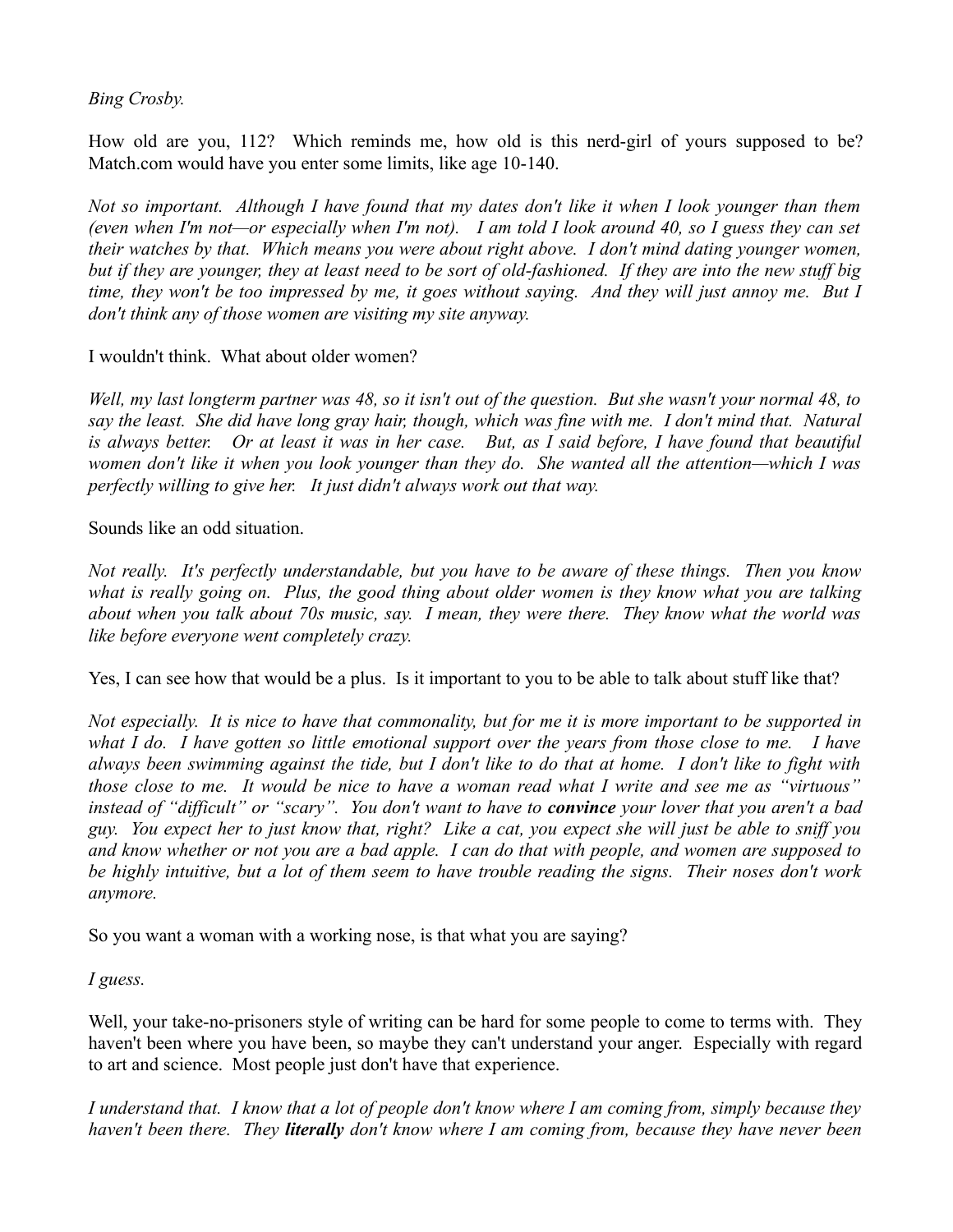*on that path. They haven't come to the closed doors I have come to. They haven't felt the pressure from above, squashing them down from above like a great weight. But I think most people have felt that reaction to some extent, when they have been told they can't do this or that, or shouldn't do this or that—even while they knew they were trying to do something good. Well, my life has been like that, but to the nth degree. Our society is a very peculiar one, in that just when you are doing your best work you find the most resistance. Logically, you would expect just the opposite. This bothers most people, but I guess it bothers me way more than average. While it just annoys most people, it turns me into a crusader, almost a fiend. The more I am told to turn down the music the more I turn it up.* 

Yes, I hear that. My ears hurt already. So I guess we are to understand your woman needs a good nose. . . and earplugs.

*Maybe. Maybe. Figuratively speaking, maybe. I mean, I am not one of those guys who gets sloshed and screams at the world. I am really not an addictive personality. My life away from the keyboard is on an amazingly even keel, as you know. I cuddle my cats and listen to old cheesy music and take my vitamins and sit in the sun and generally run on well oiled tracks. My readers seem to think I am a workaholic who never sleeps, but just the opposite is true. If anything I sleep too much. I certainly don't drive myself too hard. I have nothing in common with the manic artist or scientist we have been sold via Hollywood and the journals. It is just that when I hit the keyboard, I have no desire to hold back. At that time, what I know and what I feel can come out, and I see no point to reining it in. I have made a study of the problem, and come to the quite conscious decision that now is the time to charge. The Muses have lit on the roof and told me that this is my destiny. Here is the place and now is the time and I am the one to do it.* 

You know many will say that sounds a little crazy.

*Yes, and they are saying it. And I do listen to what they say and catalog it, along with everything else. But their arguments that it is crazy don't have much content, do they? I mean, when you boil it down, what they are saying is that they don't like what I am saying, it isn't convenient for them or their projects or their bottom lines, therefore I am crazy. But that isn't much of an argument, is it?* 

No, it's not much of an argument, but I think you can see why a sane woman wouldn't wish to get in the middle of it. Crusaders may be fun to read about, but are they fun to live with?

*I think they can be. For myself, I have a blast. I laugh out loud and sometimes hop up and down when I make a discovery. I have more high points in a week than most people have in a year, and they are very high highs. They aren't drug-induced, either. They are real. Yes, I get gloomy, but who doesn't? I have no desire to flatten out any of it. The point, it seems to me, is to ride the ride, up as well as down, and to feel all the feelings to their fullest. You can't do that on drugs, and you can't do it avoiding things, either. You just have to go where you are called.* 

Yes, well, you have convinced me. I'll be moving in next week.

*Great, I'll have the shed built.* 

**A conversation like that really did occur recently, although I did not tape it or transcribe it word for word. I do have a good friend who really gave me this advice, and it is due to his pressure that I have finally posted this. He even helped me recreate it here. He thinks it is a great idea. I**